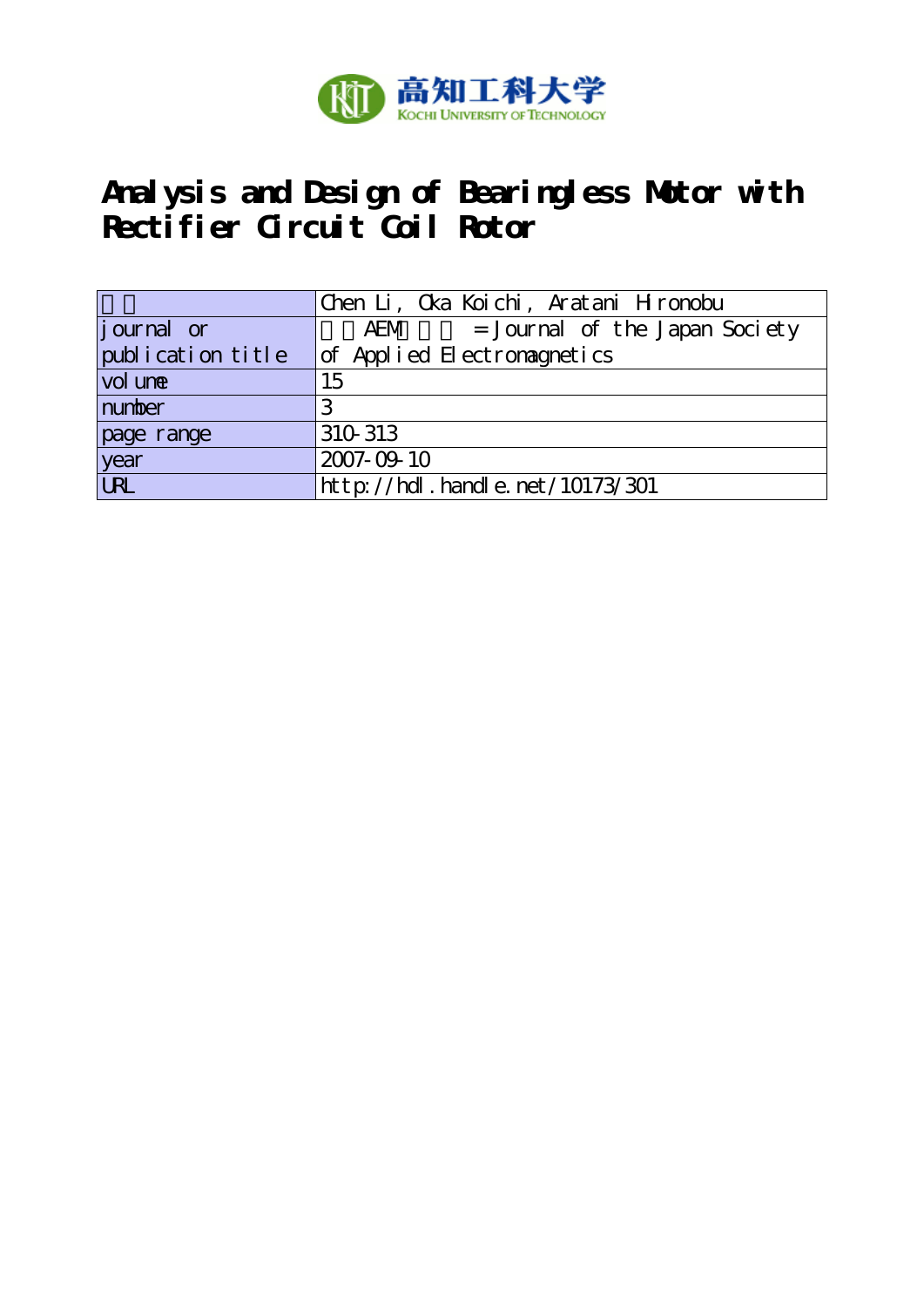# Analysis and Design of Bearingless Motor with Rectifier Circuit Coil Rotor

Li Chen, Koichi Oka and Hironobu Aratani Kochi University of Technology, Japan

In this paper, a feasibility study for a new type of bearingless motor is carried out by FEM analyses. The feature of the proposed bearingless motor is using a rotor with rectifier circuit coils. The optimum geometrical dimensions of the proposed bearingless motor are determined by comparing the rotor torques at various rotor tooth lengths. The dimension with which the motor has relatively minimum fluctuation and sufficient torque is chosen to build a test machine. In order to realize the radial forces control, a control currents arrangement is proposed. Finite Element Method (FEM) analyses are also used for evaluating the property of the proposed arrangement. The feasibility of the proposed bearingless motor has been verified by the analysis results.

Key Words: Bearingless motor, Rectifier circuit coil, FEM analysis.

# 1. Introduction

Bearingless motor mechanism has functions of both a magnetic bearing and a motor. It is therefore able to suspend the rotor and generate torque simultaneously. Bearingless motor has not only the advantages of magnetic bearing such as negligible friction loss, no wear, high reliability, lowmaintenance, higher speed for extreme environment, and no need of complex lubrication, but also has a shorter shaft comparing with a shaft using both a conventional motor and a magnetic bearing. The critical rotating speed can be increased and its volume can be reduced. Bearingless motors can be used at some special fields such as artificial heart, high speed drives, and generators. Since bearingless motors have so many advantages and special applications, various types of bearingless motors have been developed [1].

From a view of motor types, permanent magnet (PM) bearingless motors are widely developed. Permanent magnet bearingless motors are more effective even with a relatively large air gap. It is helpful to reduce the motor volume using permanent magnet. However, for permanent magnets, there are also some disadvantages, such as demagnetization and limited mechanical strength [2].

Another type of bearingless motor has been proposed in [3]. The feature of the proposed motor is that there is a rectifier circuit in the rotor winding. And the feasibility analysis is carried out by means of simple numerical simulation. The proposed bearingless motor possesses some advantages, e.g. no demagnetization, much less rotor reluctance and higher mechanical strength. In this paper, further study results are presented, FEM analyses show that this structure can be put into practice.

# 2. Principle of Proposed Bearingless Motor

An illustration of the rectified bearingless motor is shown in Fig.1. It has a four poles rotor and eight poles stator. Details of one set of rotor, stator and coils are illustrated in Fig. 2. In the figure, there are two sets of coils on the stator poles.



Fig. 1. Illustration of rectified bearingless motor



Fig. 2. Schematic of stator and rectified rotor

**Correspondence:** Koichi Oka, Intelligent Mechanical<br>Engineering, Kochi University of Technology, Engineering, Kochi University of Technology,  $M$ iyanokuchi 185, Tosayamada-cho, Kochi 782-850 Japan, email: oka.koichi@kochi-tech.ac.jp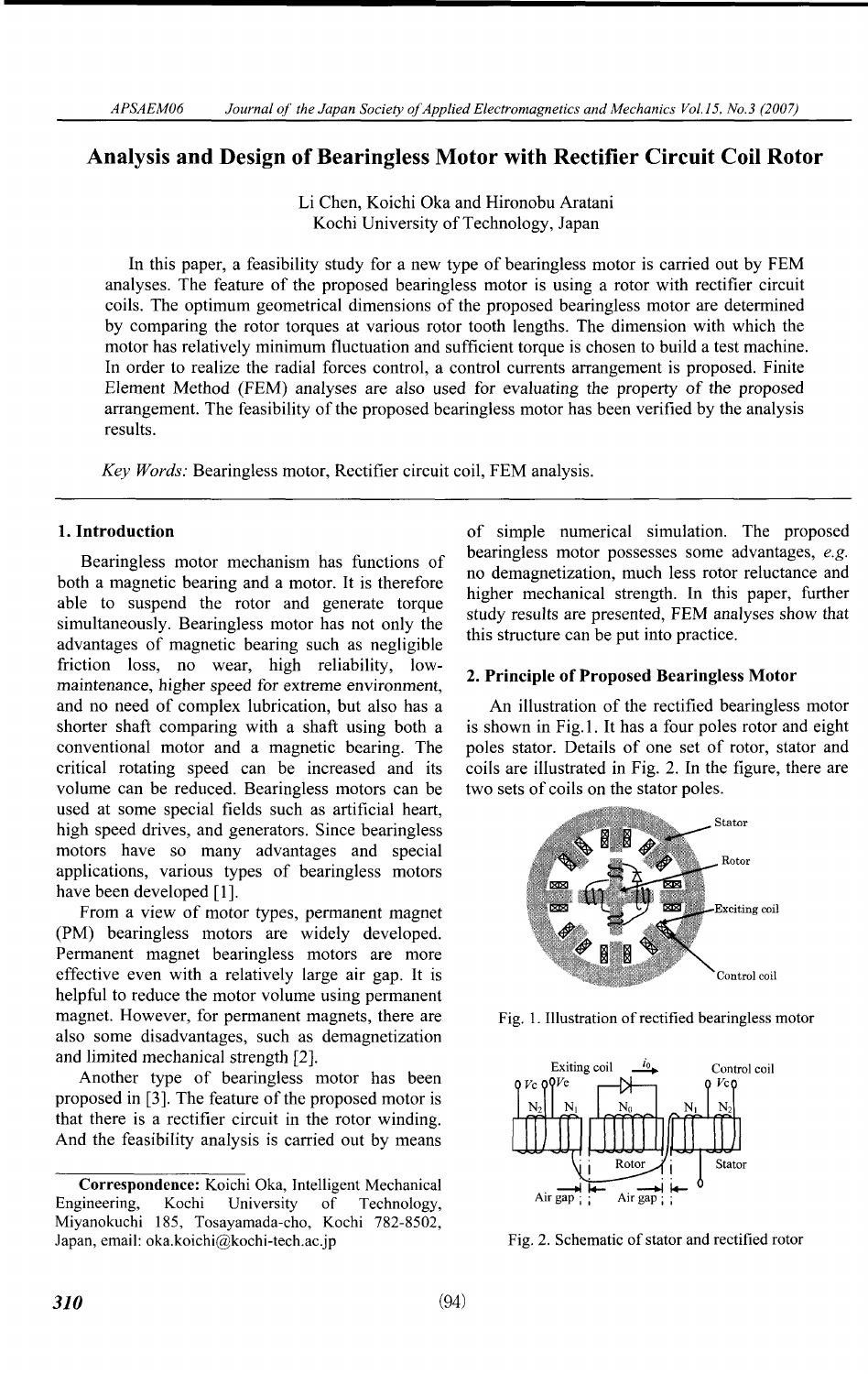One set of coils is connected with the opposing stator coil in series. These coils are excited by AC current and called as exciting coils. Another set of coils is called as control coils and control coils are used to control the rotor torque and radial force.

In addition, one set of coils is wound on the rotor poles in series, and a rectifier diode is connected to the rotor winding circuits. When AC current is applied to the exciting coil, DC current will be induced in the rotor windings owing to the existence of the rectifier diode. Therefore, the magnetized rotor will hold a fixed polarity poles. Just like a permanent magnet.

Fig. 3 shows the simulation results of exciting voltage, induced rotor current and rotor flux. It can be seen that when AC current is applied to the exciting coil, DC current is induced in the rotor coil, and the rotor flux almost keeps constant, which validated our assumption.

The experimental results of radial force with respect to control current are given in Fig. 4. It can be seen that the radial force keeps a fixed direction at any control current when the exciting voltage is zero. However, when the exciting voltage is 6 volts, negative forces can be produced. It indicates that the existence of rectified coil makes the rotor hold a fixed polarity and have the characteristic of permanent magnet.



Fig. 3. Function of rectified circuit coil



Fig. 4. Experimental results of radial force



Fig. 5 Shape of rotor and stator and rotation strategy

Moreover, the rotor is made of silicon iron, whose reluctance is much less than that of permanent magnet and the demagnetization will not be caused. Adjusting the magnitude and directions of control current can control the radial force and the rotation torque and the motor can work just like a noncontact PM stepping motor.

#### 3. Prototype Design and Analysis

#### 3.1 Design of rectified bearingless motor

A prototype bearingless motor is designed as shown in Fig. 5. The radius of the rotor is determined as 60 mm. It is decided by easiness of treatment.

Maxwell force acting on the unit area  $dA$  of rotor outside surface can be expressed as

$$
dF_M = \frac{B_n^2 dA}{2\mu_0} \tag{1}
$$

In which,  $F_M$  is the radial force,  $B_n$  is the flux density of normal component in air gap,  $\mu_0$  is permeability of air.

According to  $(1)$ , the shape of the stator and the rotor is determined to like an unfolded fan for the necessity of large area where faces each other.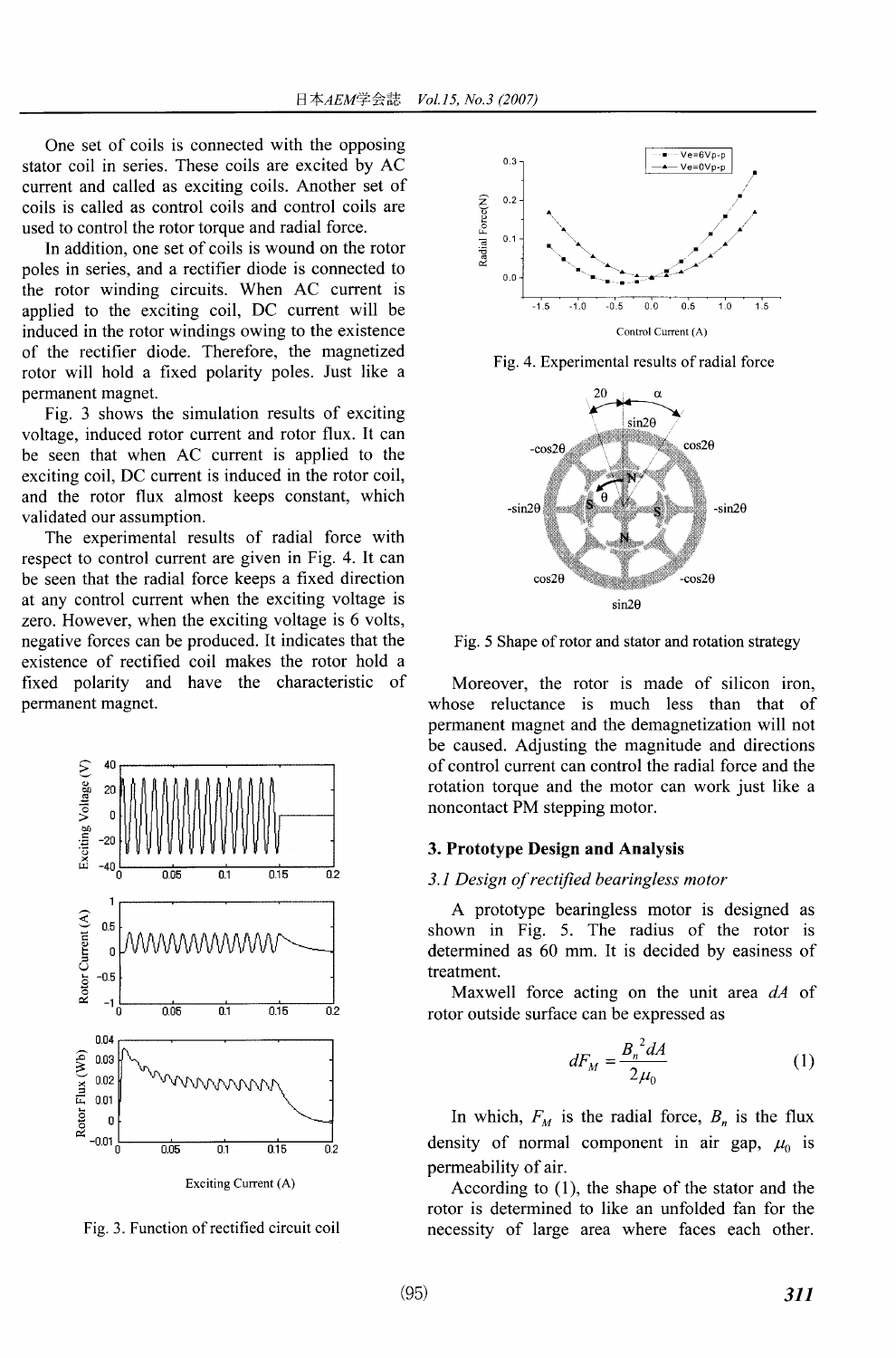Because induced current must be generated by mutual inductance that depends on the faced area. The angle of the stator tooth has 40 degrees, which is twice to 20 degrees shown in Fig. 5. This value is determined by the consideration for the widest stator tooth. The required angle for the gap to the next tooth is considered as at least 5 degrees. The angle of the rotor is indicated as  $\alpha$ . The coils wound on the rotor and stator poles are identical to those shown in Fig.1.

Since the shape of rectified bearingless motor has been decided, an optimum dimension  $\alpha$  of the bearingless motor is desired so that a relatively large radial force and torque can be generated. Based on the assumption that the rotor is located at the geometrical centre of the motor and it is magnetized by uniform induced DC current, a series of FEM analyses have been carried out to determine  $\alpha$ .

In order to rotate the rotors, the sine and cosine control current arrangement about the rotation angle is applied as shown in Fig. 5. In the figure,  $\theta$  is the rotational angle of the rotor which rotates in counter clockwise. The rotor position in Fig. 5 indicates 0 degree. The torques at various angular position have been calculated when  $\theta$  changes from 15 degrees to 40 degrees with the incremental angle being 5 degrees. These variations of  $\alpha$  are corresponding to shorter, equal, and longer than the stator tooth length. Fig. 6 is an example of the flux distribution when  $\theta$ is <sup>30</sup> degrees. It can be seen that much flux lines flow between the stator and adjacent rotor tooth.



Fig. 6. Schematic of flux distribution at  $\alpha$  of 30 degrees

For the symmetry configuration of the rotor and the stator, analyses of the rotor angle from 0 degree to 90 degrees have been examined. The results of torque are shown in Fig. 7. As shown in the figure, when the angle of the rotor tooth increases, the curve of the torque becomes flat. It can be found that a relatively large and smooth torque can be obtained when  $\theta$  is equal to 30 degree. Thus, the 30 degrees



Fig. 7. Torques of various  $\alpha$  about rotating angle

of  $\alpha$  has been chosen for the prototype bearingless motor. It can also be seen that the torque approaches its maximum when the rotor polar front edge begins to overlap with the stator tooth face about all  $\alpha$ .

# 3.2 Control current arrangement for radial force

In order to verify the validity of the control current arrangement for the radial force control, a series of FEM analyses has been carried out. The control current arrangement is determined as shown in Fig. 8. This arrangement is for the vertical force control  $(y$  direction). The radial forces and torques have been calculated about various rotor angular positions.



Fig. 8. Control current arrangement for vertical force



Fig. 9. Radial forces about rotor angular position